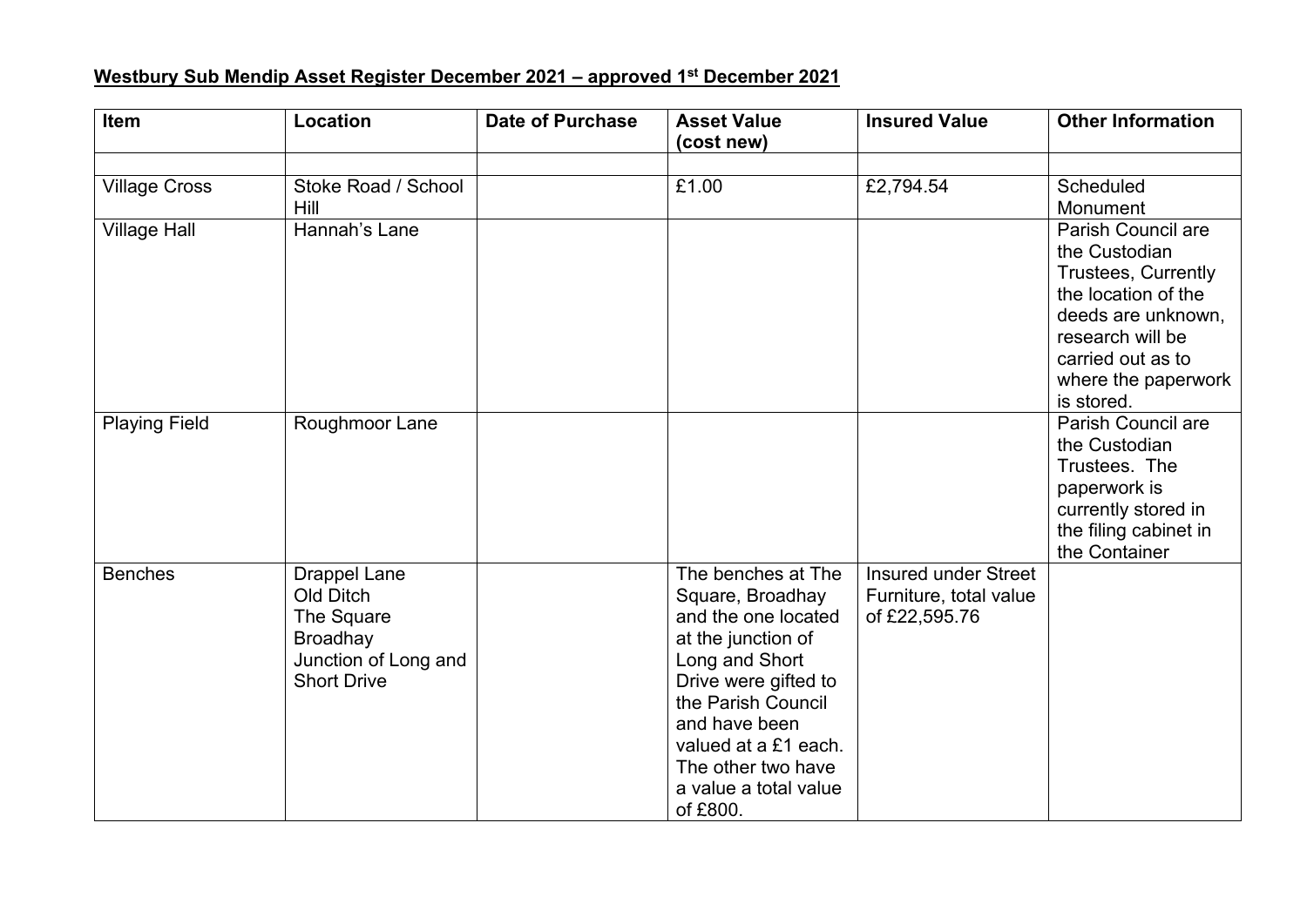| £1.00<br>Railway Canopy                                                             | <b>Insured under Street</b>                        |  |
|-------------------------------------------------------------------------------------|----------------------------------------------------|--|
|                                                                                     | Furniture, total value<br>of £22,595.76            |  |
| £1500<br><b>Notice Boards</b><br>3 by the Cross                                     | <b>Insured under Street</b><br>Stoneleigh: 1 Glass |  |
| 2 at Stoneleigh                                                                     | Furniture, total value<br>fronted board and 1      |  |
|                                                                                     | of £22,595.76<br>white open board                  |  |
|                                                                                     | near the Cross.                                    |  |
|                                                                                     | Cross: 1 open glass                                |  |
|                                                                                     | fronted board, 1                                   |  |
|                                                                                     | locked glass fronted                               |  |
|                                                                                     | board and 1 locked                                 |  |
|                                                                                     | shop managed glass                                 |  |
|                                                                                     | fronted board                                      |  |
| Two millennium<br>A371<br>£1.00                                                     | <b>Insured under Street</b>                        |  |
| marker stones                                                                       | Furniture, total value<br>of £22,595.76            |  |
| £1.00<br><b>Ex BT Kiosk</b><br>The Square                                           | <b>Insured under Street</b>                        |  |
| repurposed as                                                                       | Furniture, total value                             |  |
| phonebox library                                                                    | of £22,595.76                                      |  |
| <b>Playing Field</b><br>Railway seat and                                            | £1,000.00<br><b>Insured under Street</b>           |  |
| interpretation panels                                                               | Furniture, total value                             |  |
|                                                                                     | of £22,595.76                                      |  |
| £228.00<br><b>Playing Field Litter</b><br><b>Playing Field</b><br>2013 from Brosamp | <b>Insured under Street</b>                        |  |
| <b>Bin</b>                                                                          | Furniture, total value                             |  |
|                                                                                     | of £22,595.76                                      |  |
| Storage containers<br>Two marquees and                                              | £1,200.00<br><b>Insured under Street</b>           |  |
| by the Playing Field<br>one gazebo                                                  | Furniture, total value                             |  |
|                                                                                     | of £22,595.76                                      |  |
| <b>Exhibition Boards</b><br><b>Storage Containers</b>                               | <b>Contents insurance</b>                          |  |
| by the Playing Fields                                                               | £3,038.60                                          |  |
| Table Top Display<br><b>Storage Containers</b><br>Panels                            | <b>Contents insurance</b>                          |  |
| by the Playing Fields<br>£293.36                                                    | £3,038.60<br><b>Insured under Street</b>           |  |
| <b>Christmas Lights</b><br><b>Storage Containers</b><br>by the Playing Fields       | Furniture, total value                             |  |
|                                                                                     | of £22,595.76                                      |  |